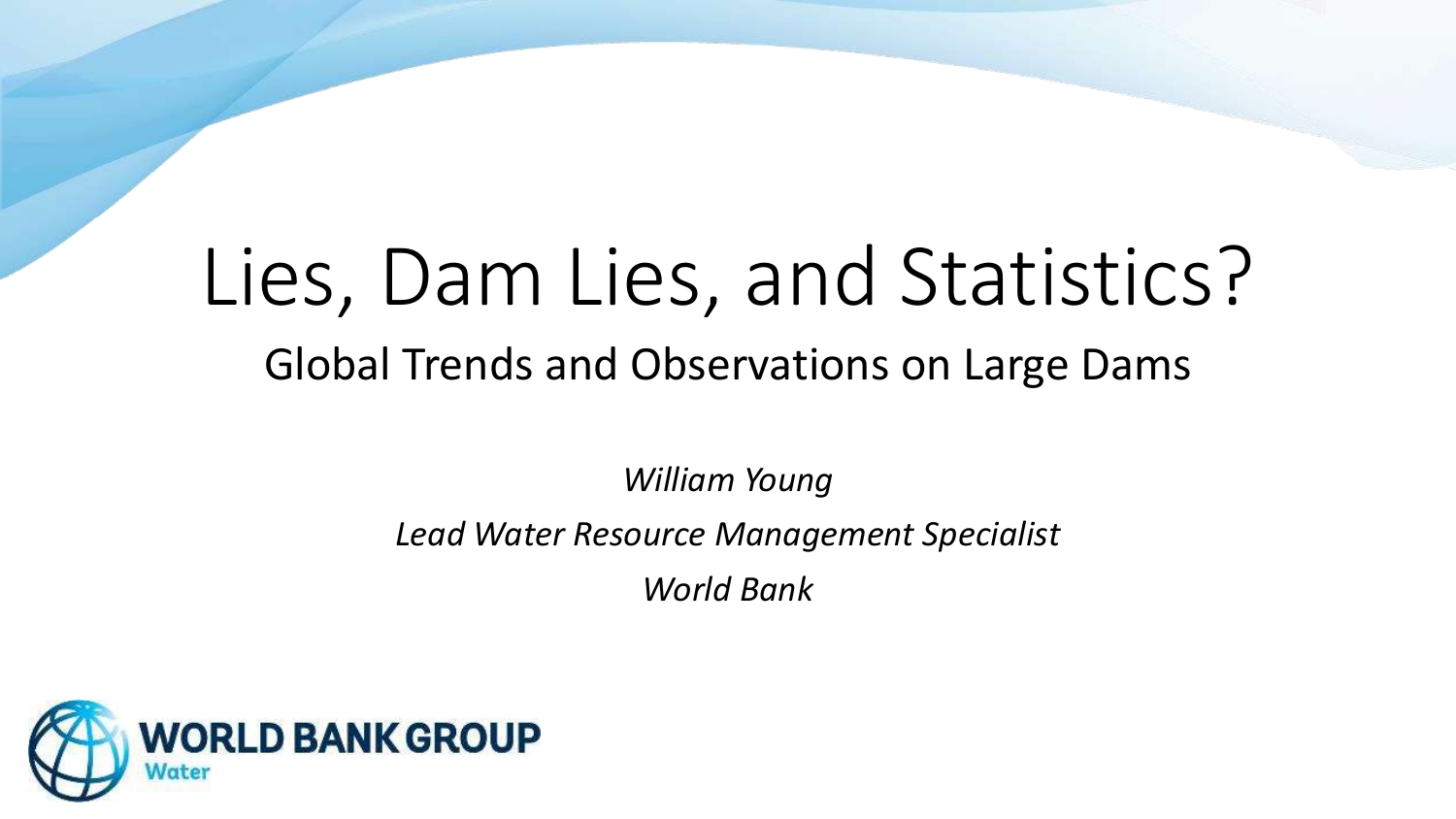

- Around 60,000 large dams and 800,000 dams in total
- At least 3,700 major dams, each with a capacity of more than 1 MW, are either planned or under construction, primarily in countries with emerging economies.

Lehner B et al (2011) High resolution mapping of the world's reservoirs and dams for sustainable river-flow management. Front Ecol Environ 9:494–502



• Looking just at commissioning of new dams, highlights the "boom: in the 1960/70, and the subsequent reduction.

World Bank analysis of 60,000 dams in ICOLD database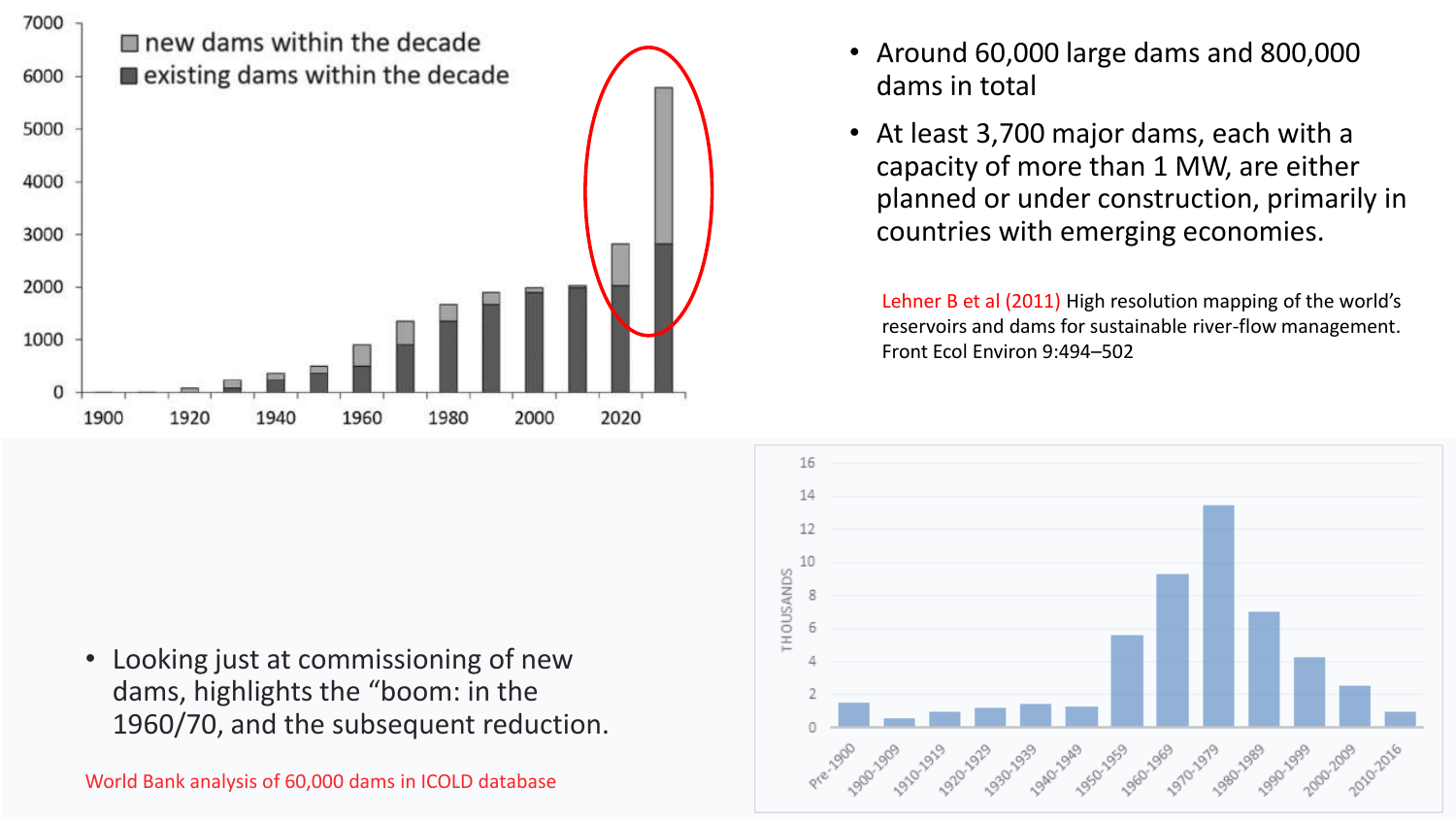

Zarfl C et al (2014) A global boom in hydropower dam construction. Aquatic Sci.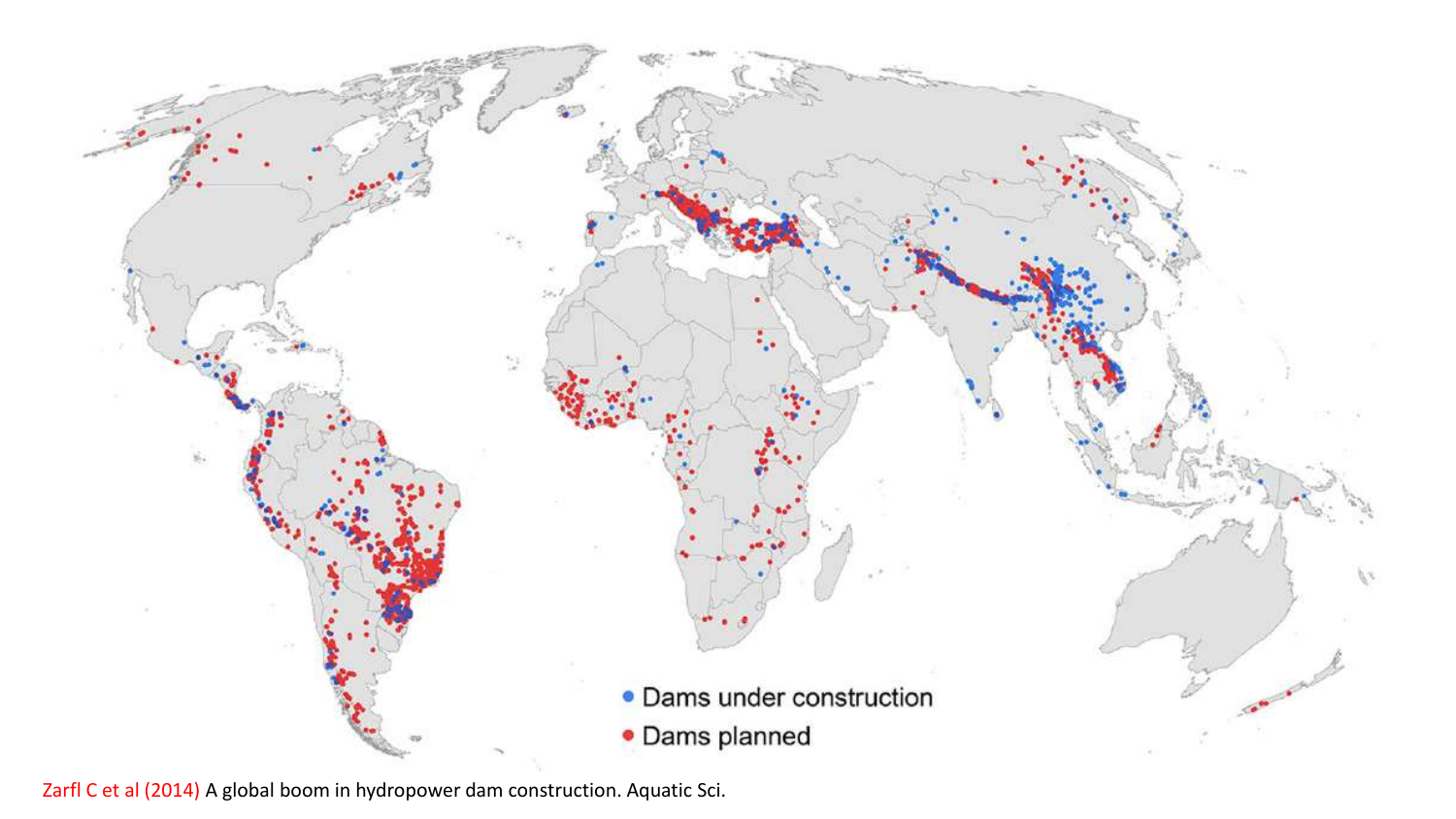



IHA (2019) Hydropower Status Report: trends and insights.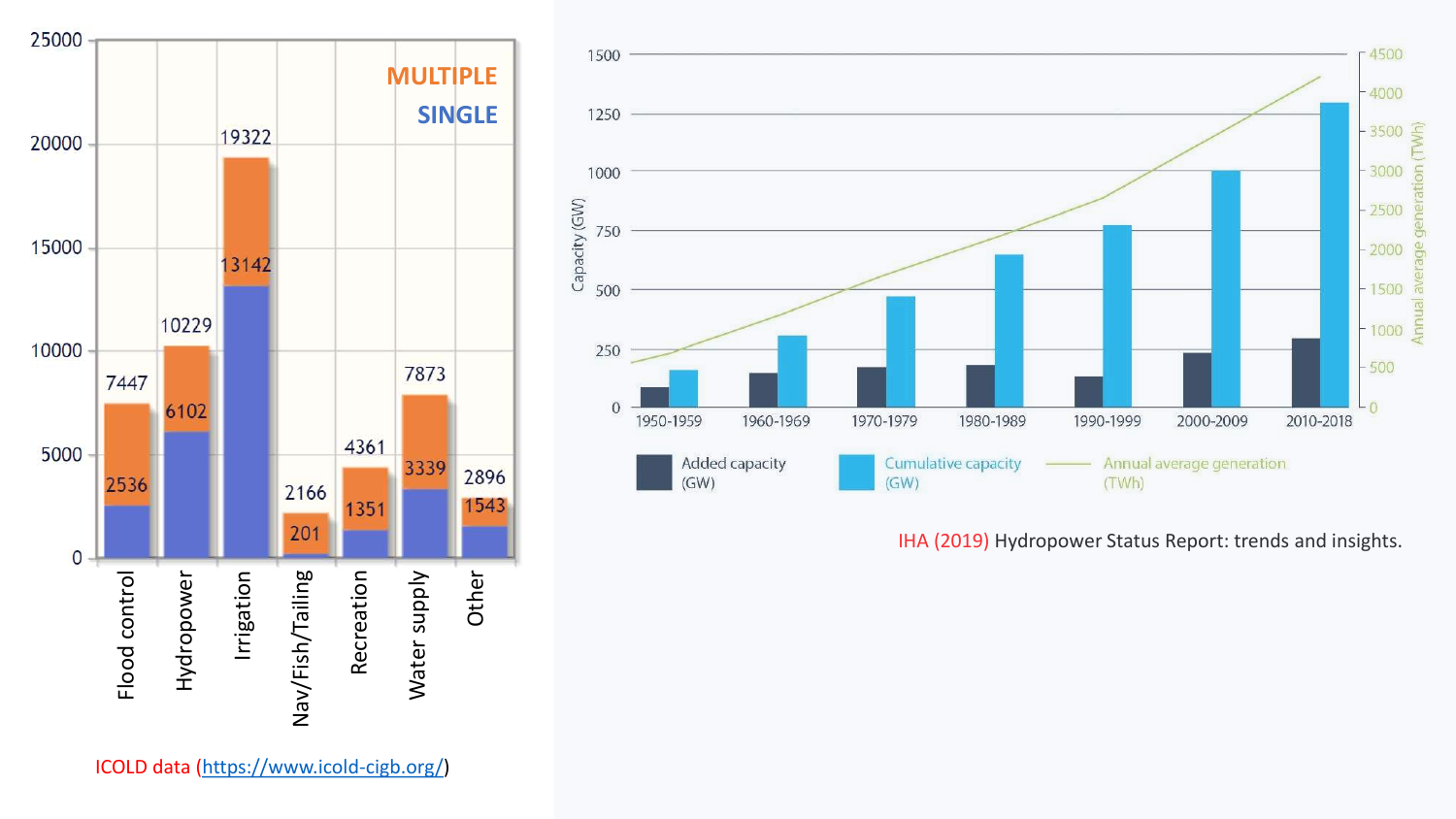

TNC (2015) The Power of Rivers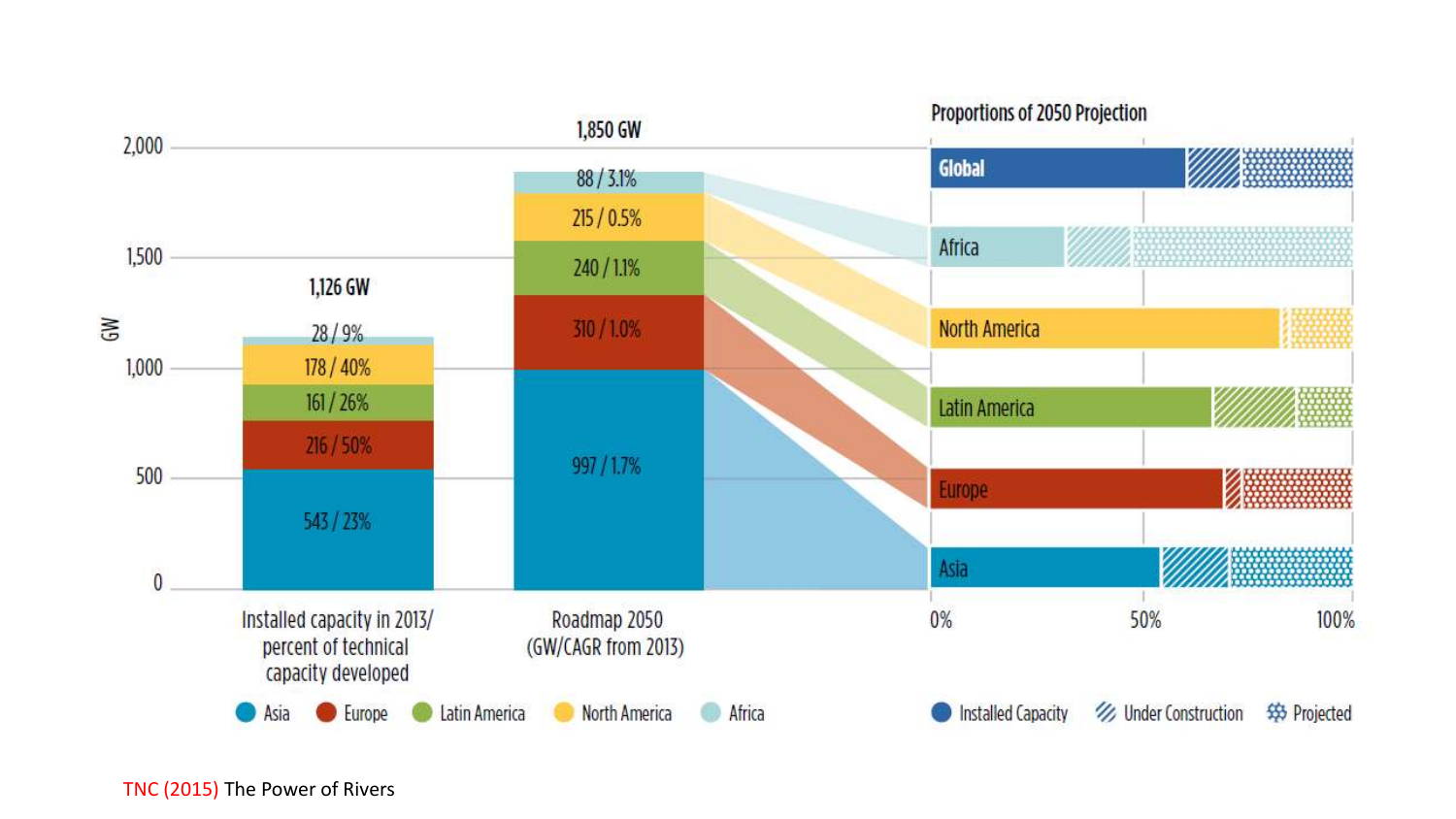

*Global geographic distribution of the removal of 3917 dams…* Ding L et al (2019) Global Trends in Dam Removal and Related Research: A Systematic Review Based on Associated Datasets and Bibliometric Analysis. Chin. Geogra. Sci.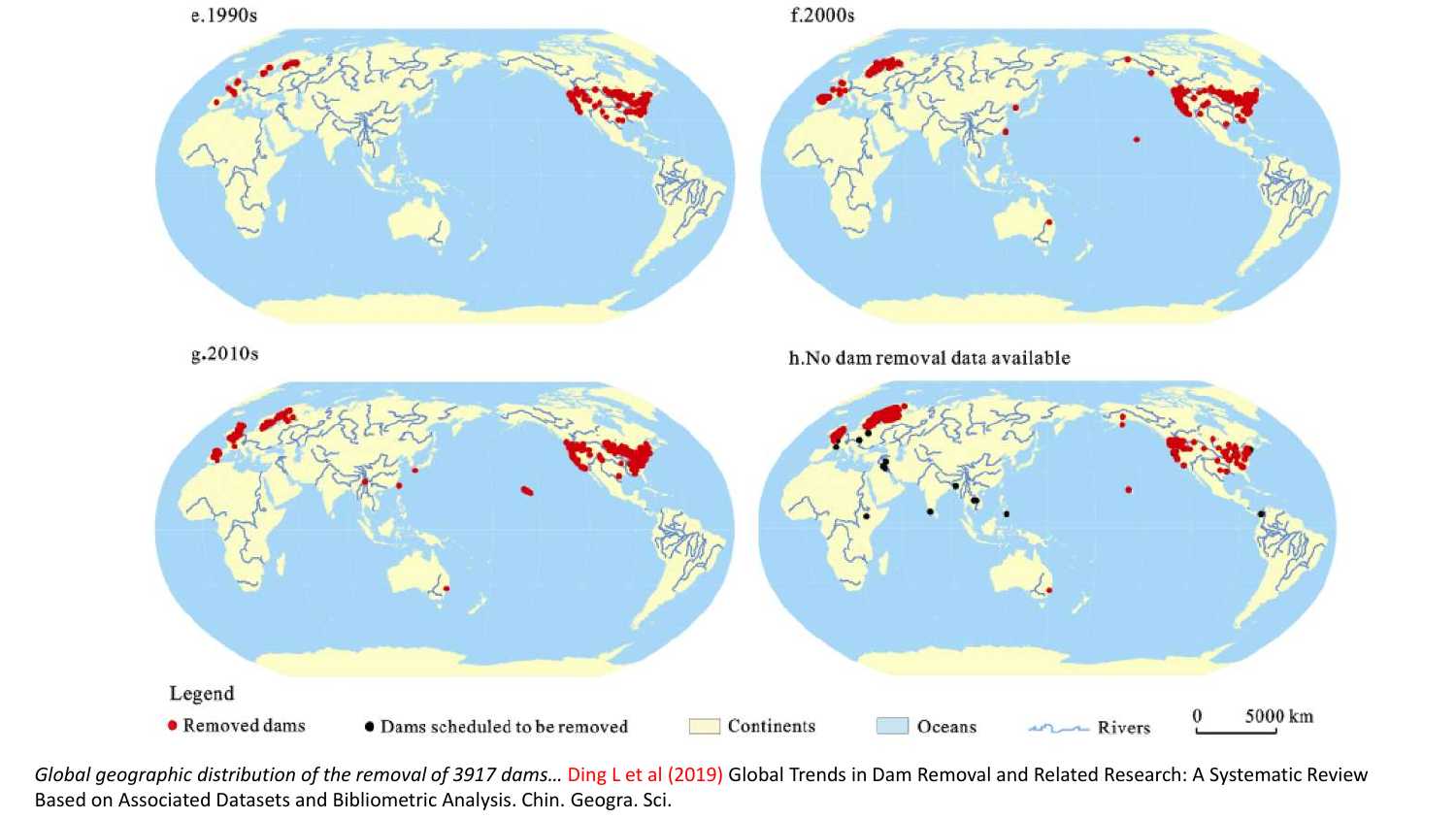

*heights of removed dams and the ages of removed dams…* Ding L et al (2019) Global Trends in Dam Removal and Related Research: A Systematic Review Based on Associated Datasets and Bibliometric Analysis. Chin. Geogra. Sci.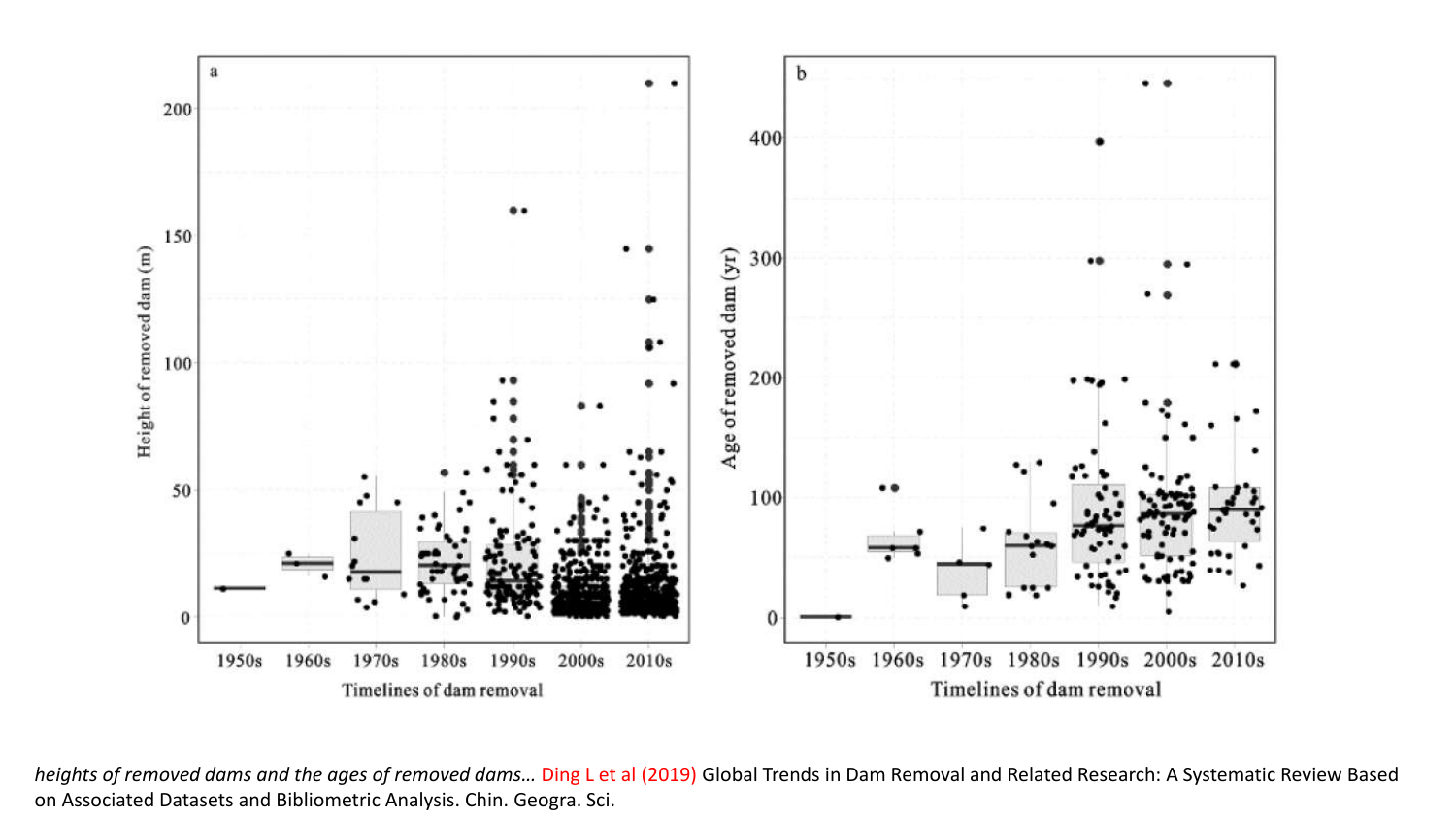

### Total storage volume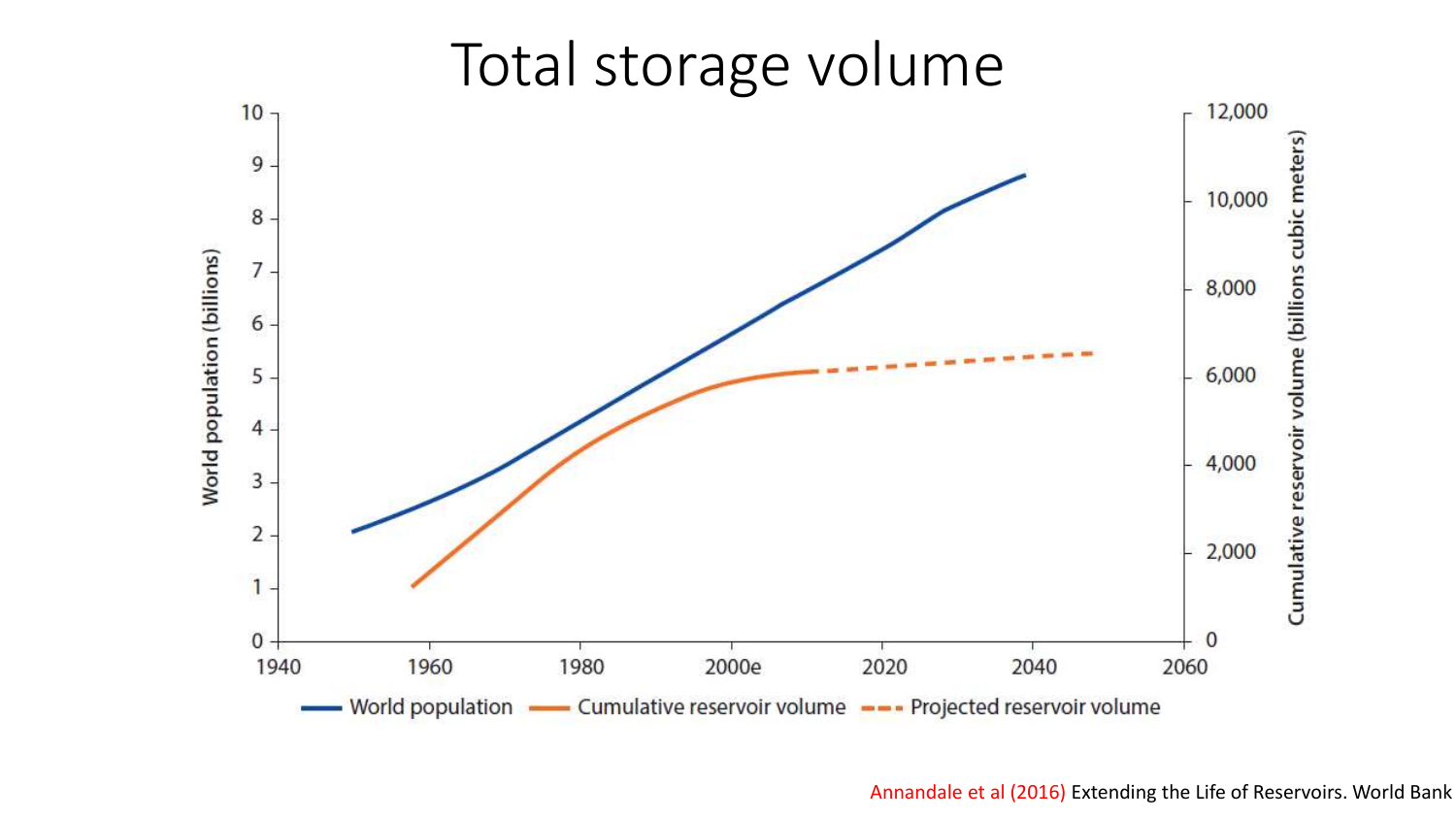## Net storage volume – result of sedimentation



Annandale et al (2016) Extending the Life of Reservoirs. World Bank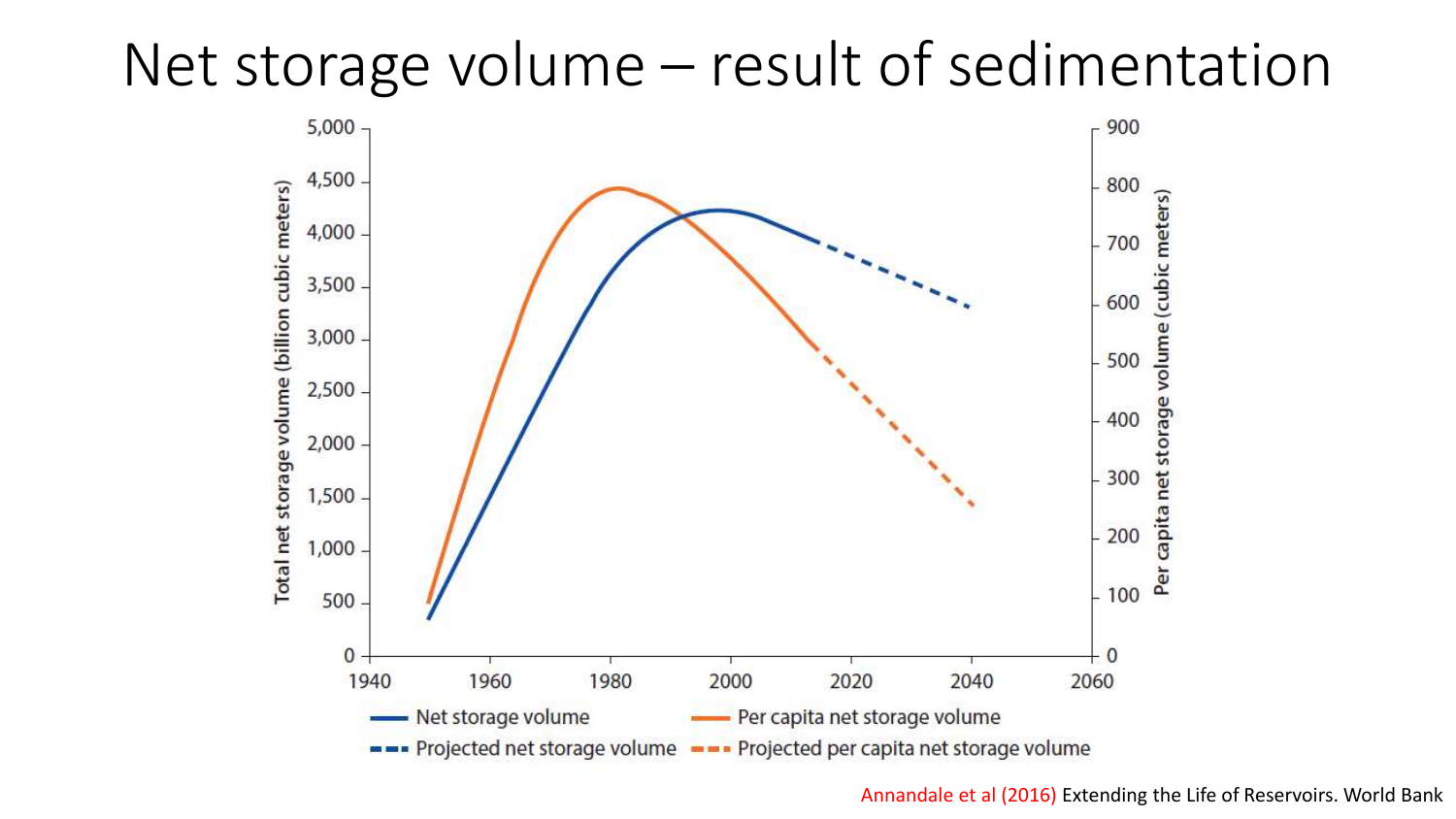

Young et al (2019) Pakistan. Getting More from Water. World Bank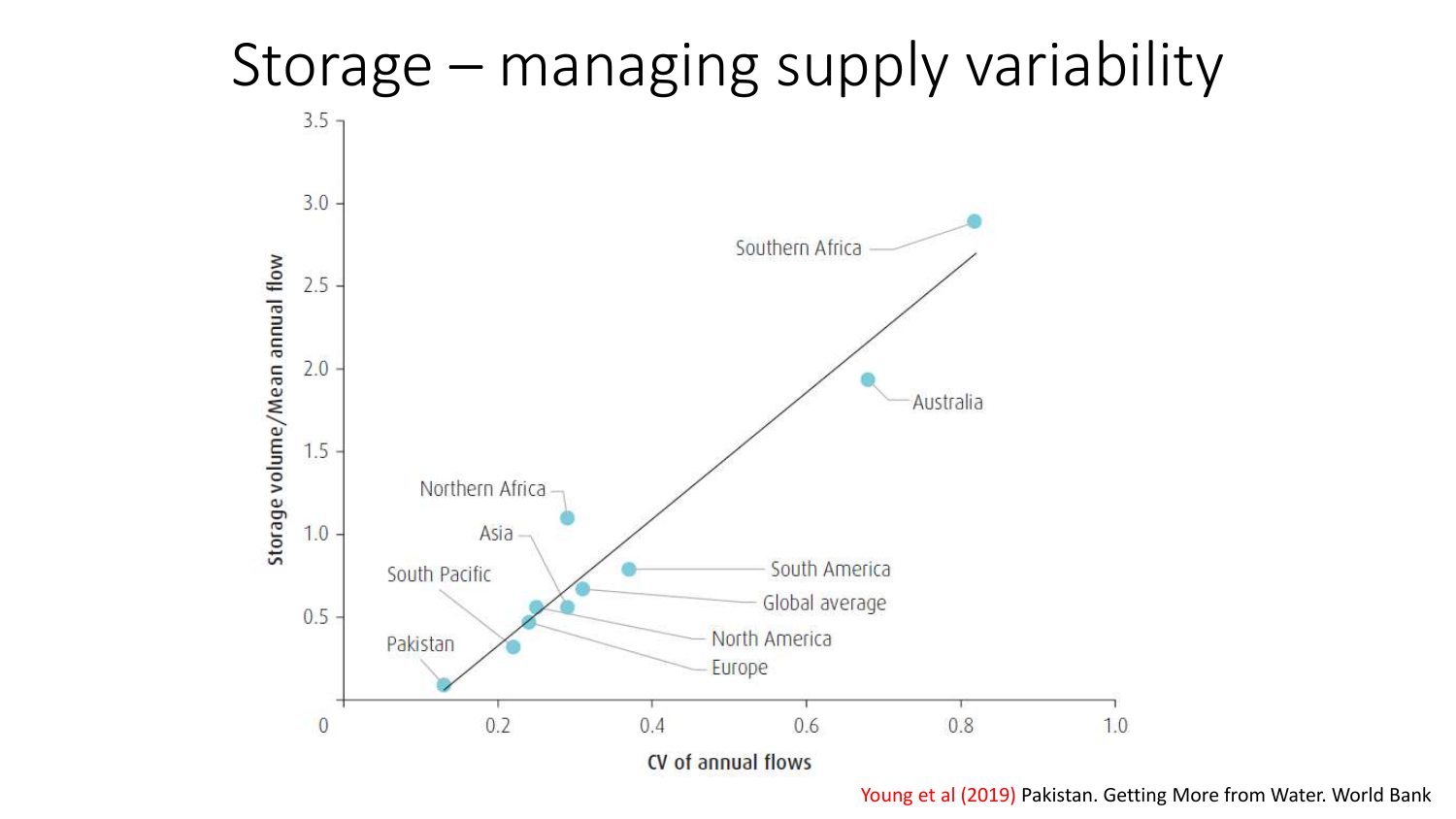## World Commission on Dams

- Proposed by WB in 1995. Conducted from 1998-2000.
- Assessed development effectiveness of large dams and developed best practice guidelines for large dam construction / management, based on review of evidence and stakeholder consultation.
- Produced 2 reports. 2<sup>nd</sup> contained "internationally acceptable criteria and standards", and 26 guidelines for future dam projects, with strong focus on social and environmental justice.
- Reception was mixed. CSOs generally welcomed advice. WB, China, India, and industry reactions ranged from lukewarm to hostile.
- But WCD emerges from recent literature as a remarkable institution: bold, creative, and radical; and often credited with exposing the political nature of dam construction.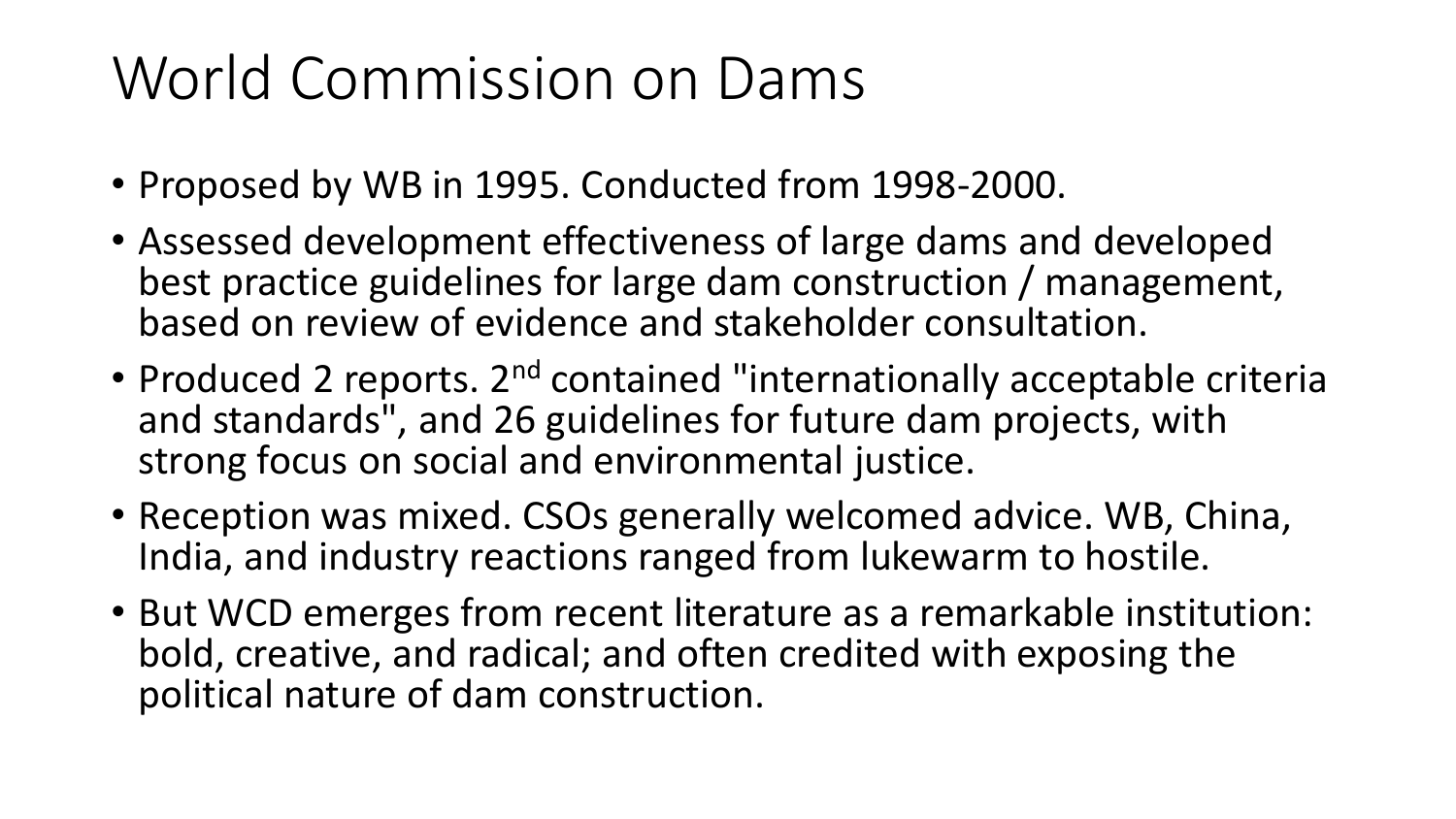### Global Environmental Impacts



Grill et al (2019) Mapping the world's free-flowing rivers. Nature.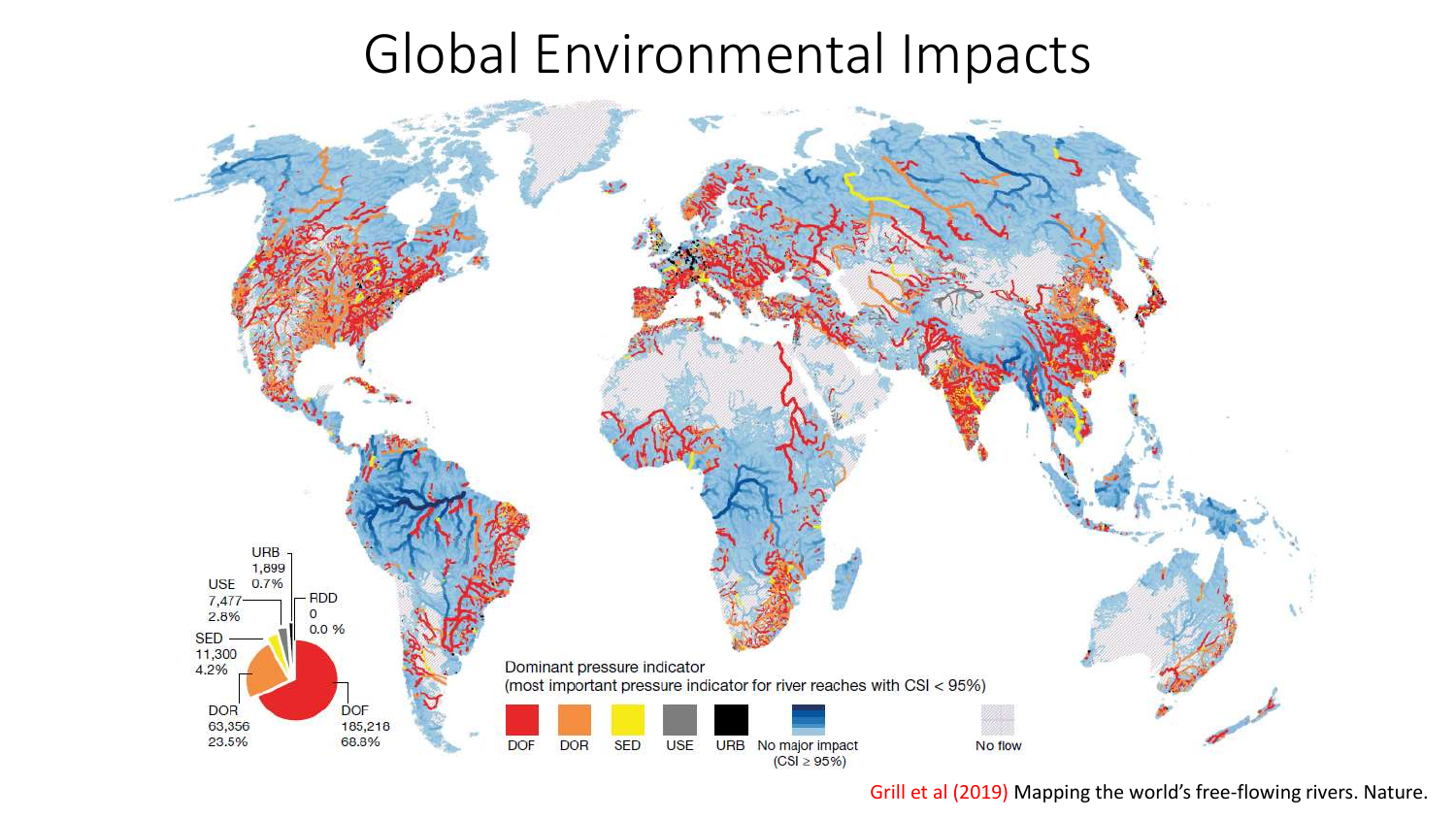## Global Social Impacts



Richter et al (2010) Lost in Development's Shadow: The Downstream Human Consequences of Dams. Water Alternatives.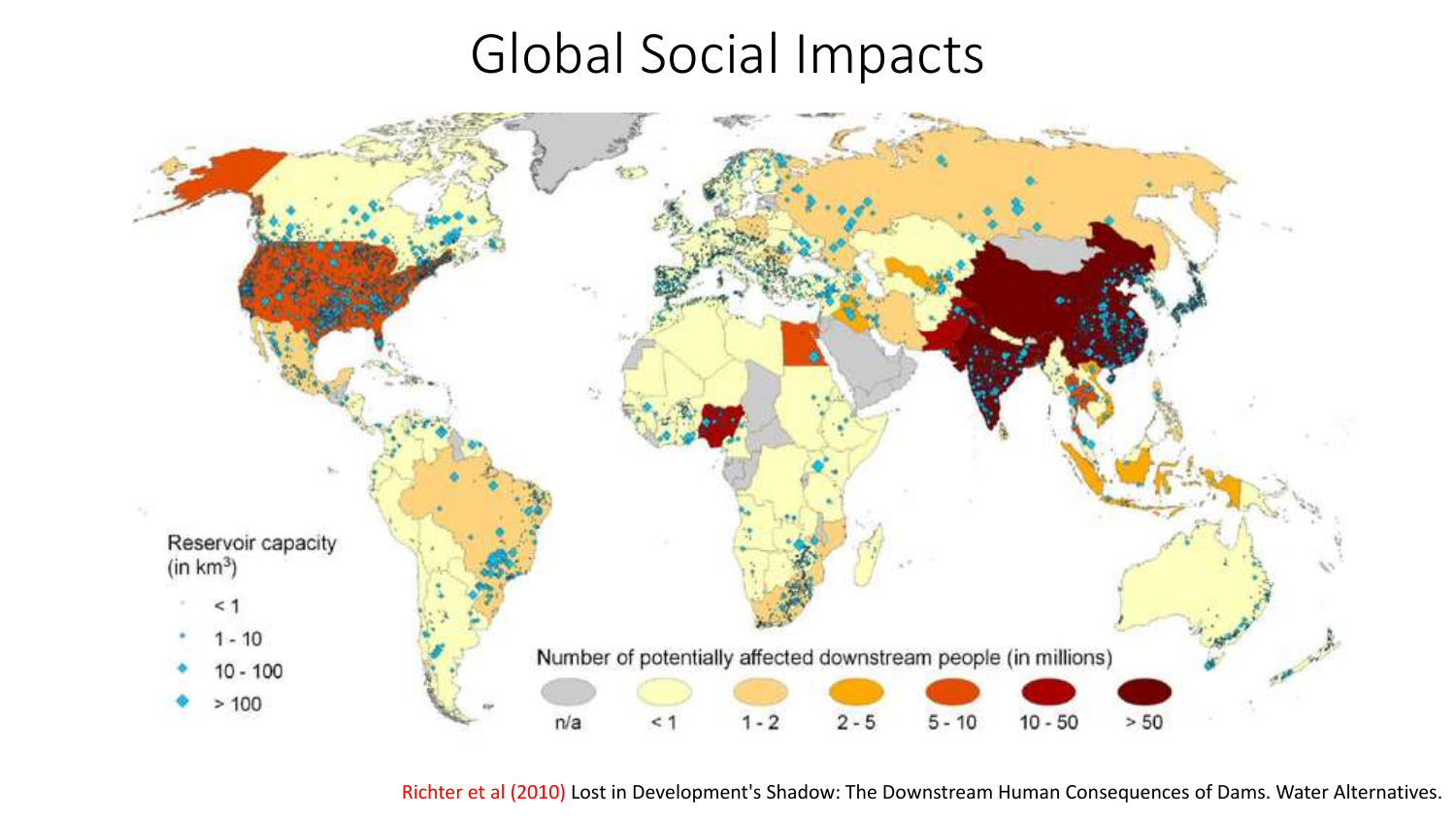## During 20 years since WCD

- Debate has continued and perhaps intensified rather than abated.
- Dam construction slowed in the decade after WCD but now anticipated to rapidly increase. Partly driven by increasing CC concerns assoc with fossil fuels.
- Bank adopted a "high risks/high rewards" strategy and mantra shifted from "doing dams right" (engineering focus) to "doing the right dams" (planning and impact mitigation focus).
- But globally, many new dams are not being planned using WCD approach and thus controversies around negative social and env impacts of dams continue. And evidence of impacts is growing.
- Also however, in the developed world, a rapid increase in dam removal: partly age, partly safety, partly redundancy, partly social and env impacts.
- Significant post WCD literature. See:
	- *Water Alternatives (2010) Special Issue: WCD+10: Revisiting the Large Dam Controversy*
	- *Schultz & Adams (2019) Debating dams: The World Commission on Dams 20 years on. WIREs Water.*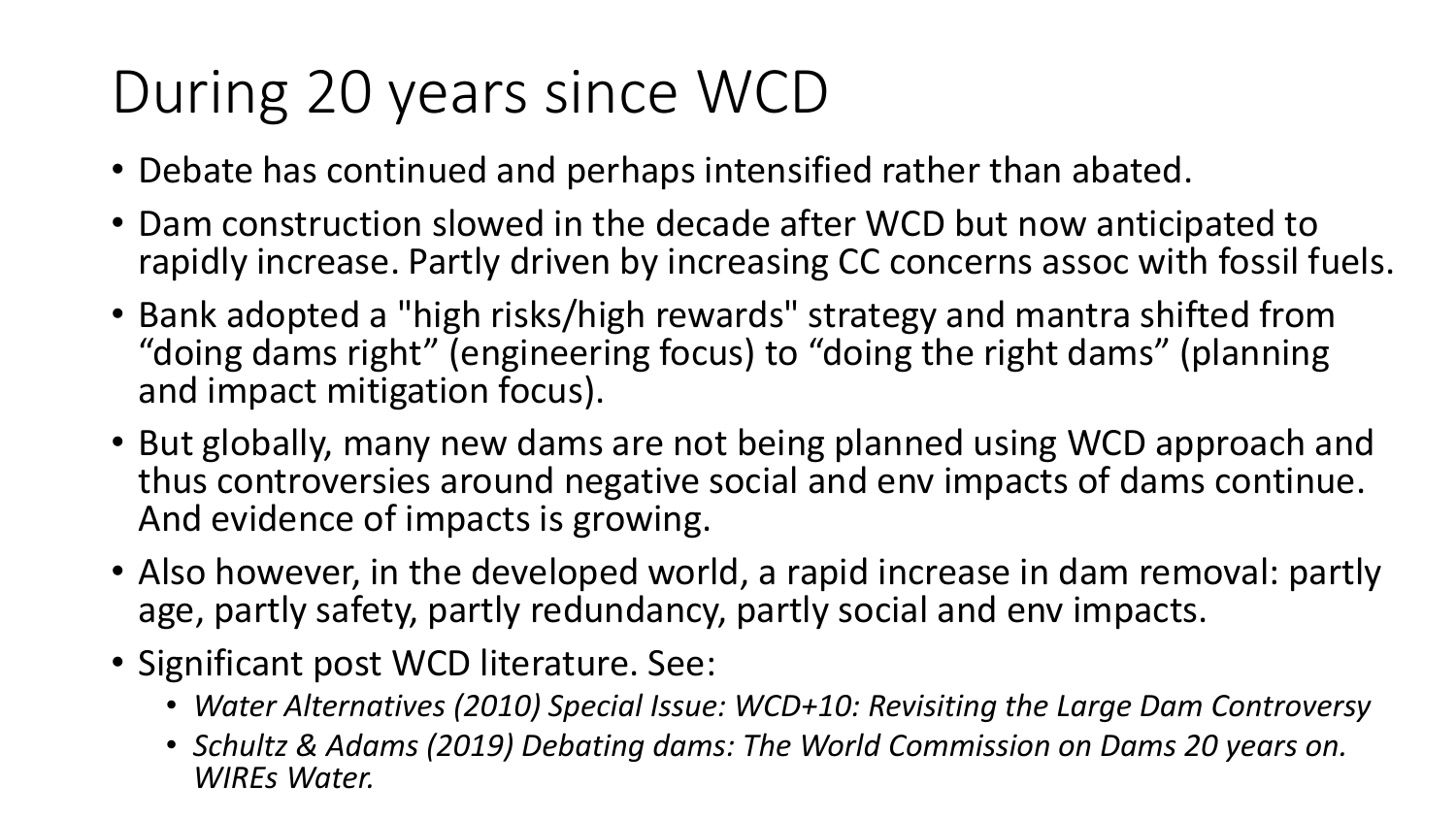## The Power of vers

TNC (2015)

inding balance between energy and conservation in hydropower development

#### • Risks:

- HEP dams planned and under construction will impact 300,000 km of rivers
- Impacts will occur in river basins with the greatest freshwater fish harvests. ~70% of affected river length in ecoregions with greatest fish diversity

#### • HEP by Design

- Avoid the most damaging sites; focus on sites with lower impacts
- Minimize impacts and restore key processes through better design and operation
- Offset impacts that can't be avoided, minimized, or restored – compensation schemes and mgt of nearby rivers
- Increase in overall investment costs ~15% total global cost ~US\$3 B/yr between 2015 and 2040.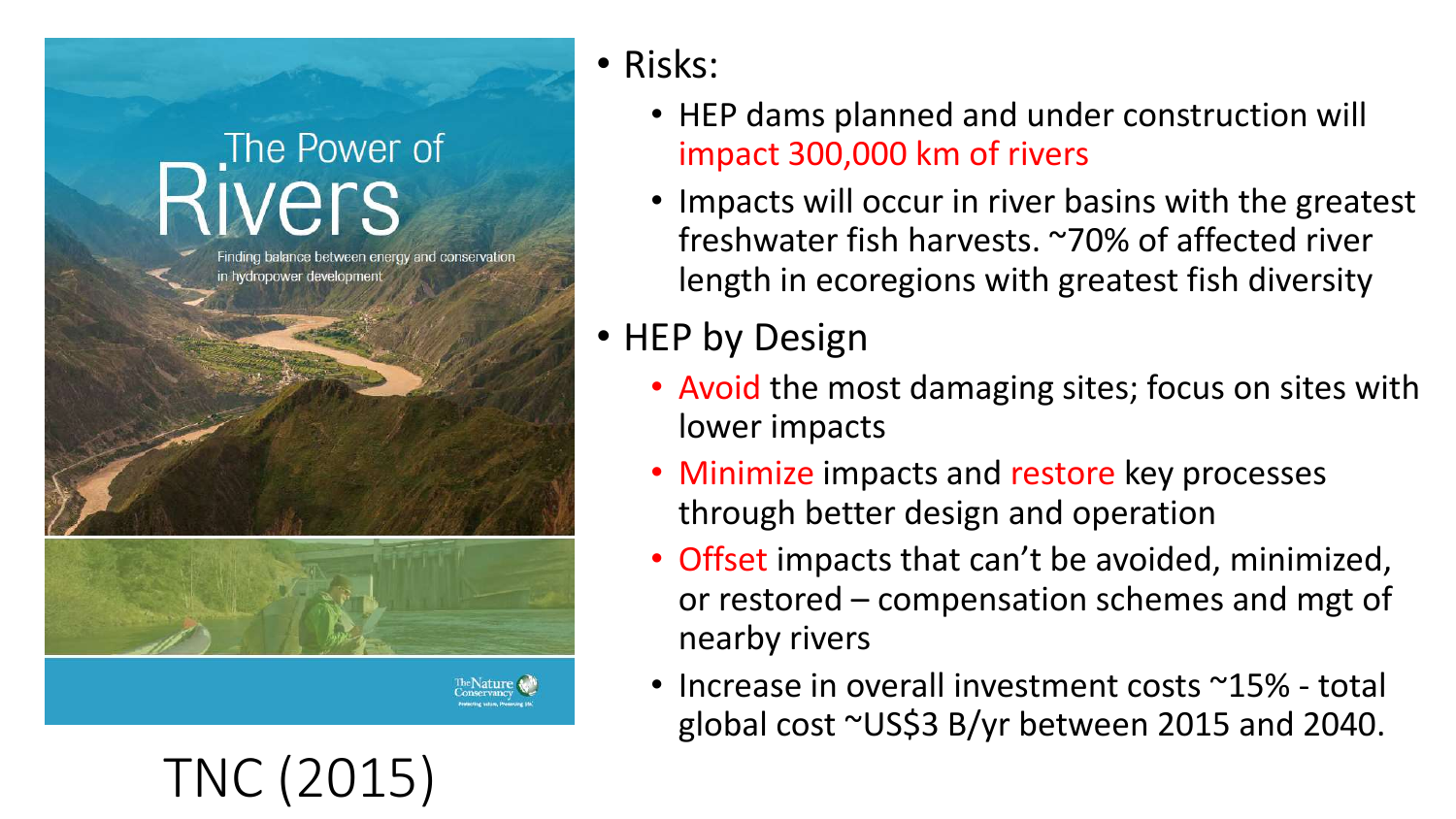

#### • Dams aren't always an optimal development solution

- System-scale planning delivers greater benefits to society.
- In a rapidly changing world, dams must be adaptable (*Decision Making Under Deep Uncertainty*).
- E-flows and river connectivity should be prioritized to safeguard aquatic biodiversity and ecosystem services.
- Planning most effective with meaningful participation of all stakeholders
- Governance reform often required for dams to effectively balance societal interests
- Reducing adverse environmental and social impacts also requires meaningful impact assessments at the project scale.
- Several tools exist for assessing and reducing the environmental, social and financial risks of dam projects.
- System-scale analysis of existing dams can optimize benefits, reduce impacts and facilitate responses to climate change, societal needs and economic development imperatives.
- Removal should be considered where obsolete or inefficient dams are preventing the restoration of ecosystems and/or having negative impacts on communities.